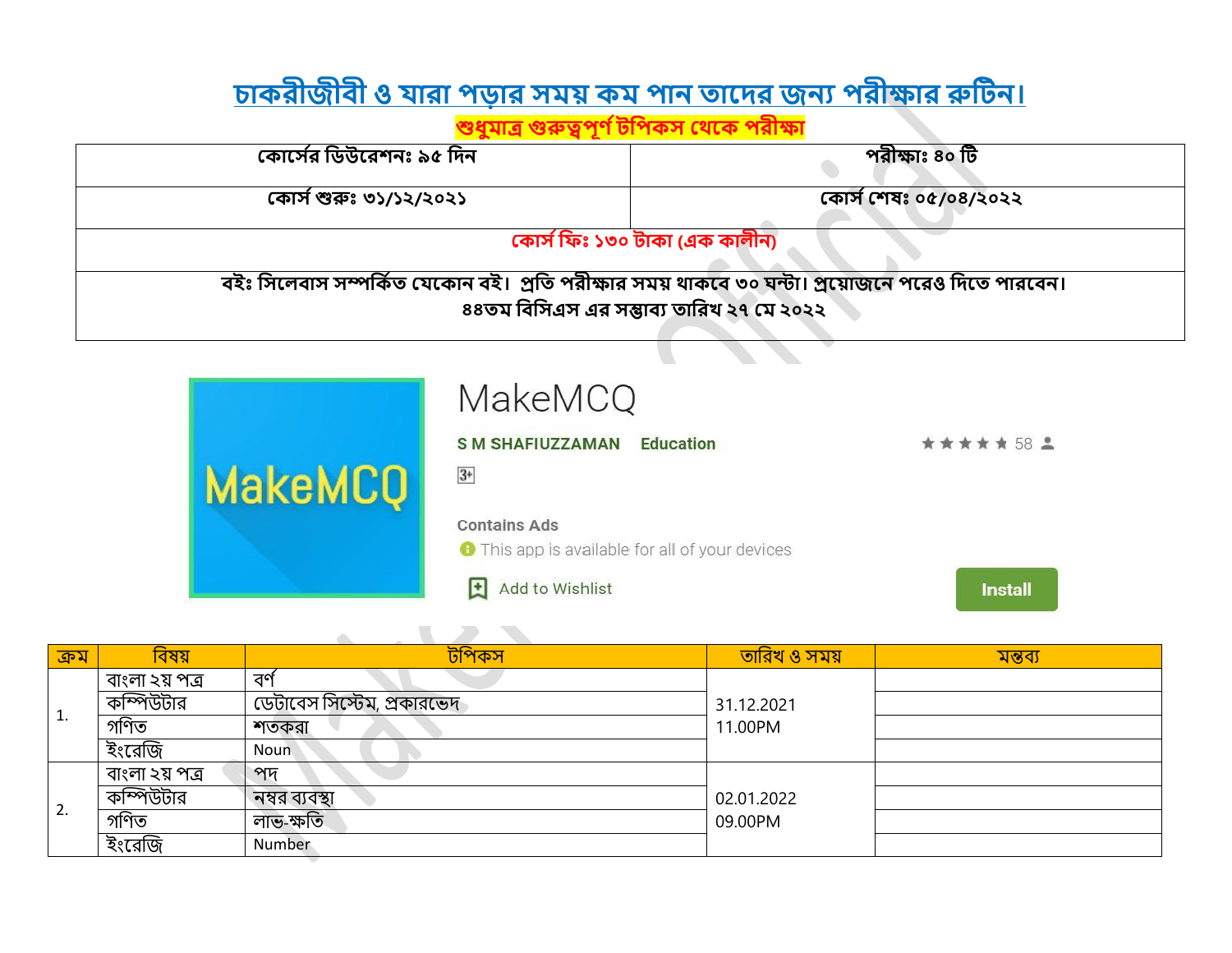|     | বাংলা ২য় পত্ৰ | বাক্য                                                                                      |            |
|-----|----------------|--------------------------------------------------------------------------------------------|------------|
| 3.  | কম্পিউটার      | অপারেটিং সিস্টেম, অ্যালগরিদম সম্পর্কে ধারনা                                                | 04.01.2022 |
|     | গণিত           | ল,সাগু ও গ,সা,গু                                                                           | 09.00PM    |
|     | ইংরেজি         | Gender                                                                                     |            |
|     | গণিত           | সরল ও যৌগিক মুনাফা                                                                         |            |
| 4.  | ইংরেজি         | Pronoun                                                                                    | 07.01.2022 |
|     | বাংলাদেশ       | ক্ষুদ্র জাতিসত্তা                                                                          | 11.00PM    |
|     | আন্তৰ্জাতিক    | আন্তর্জাতিক পরিবেশগত ইস্যু ও কূটনীতি                                                       |            |
|     | গণিত           | অনুপাত ও সমানুপাত                                                                          |            |
| 5.  | ইংরেজি         | The Verb: The Finite: transitive, intransitive The                                         | 09.01.2022 |
|     | বাংলাদেশ       | বাংলাদেশের সংবিধান ১ম ও ২য় ভাগ                                                            | 09.00PM    |
|     | আন্তৰ্জাতিক    | সংস্থার সদর দপ্তর ও প্রতিষ্ঠাকাল                                                           |            |
|     | গণিত           | সচক                                                                                        |            |
| 6.  | ইংরেজি         | Non-finite: participles, infinitives, gerund                                               | 11.01.2022 |
|     | বাংলাদেশ       | বাংলাদেশের সংবিধান ৩য় ও ৪র্থ ভাগ                                                          | 09.00PM    |
|     | বিজ্ঞান        | মানবদেহ                                                                                    |            |
|     | গণিত           | সরল ও দ্বিপদী অসমতা                                                                        |            |
|     | ইংরেজি         | The Linking Verb The Phrasal Verb Modals                                                   | 14.01.2022 |
| 7.  | বাংলাদেশ       | বাংলাদেশের সংবিধান ৫ম ও ৬ষ্ঠ ভাগ                                                           | 11.00PM    |
|     | বিজ্ঞান        | এপিকালচার, সেরিকালচার, পিসিকালচার, হটিকালচার ও এ<br>জাতীয় অন্যান্য                        |            |
|     | বাংলা ২য় পত্ৰ | সন্ধি                                                                                      |            |
| 8.  | গণিত           | লগারিদম                                                                                    | 16.01.2022 |
|     | আন্তৰ্জাতিক    | বৈশ্বিক সভ্যতা                                                                             | 09.00PM    |
|     | বাংলাদেশ       | বাংলাদেশের সংবিধান ৭ম ও ৮ম ভাগ                                                             |            |
|     | বাংলা ২য় পত্ৰ | সমাস                                                                                       |            |
| 9.  | গণিত           | সমান্তর ধারা                                                                               | 18.01.2022 |
|     | আন্তৰ্জাতিক    | গেরিলা সংগঠন,বিভিন্ন গোয়েন্দা সংস্থা,ইন্টারপোল,চুক্তি ও সনদ                               | 09.00PM    |
|     | বাংলাদেশ       | বাংলাদেশের সংবিধান ৯ম ও ১০ম, ১১তম ভাগ                                                      |            |
|     | বাংলা সাহিত্য  | মধ্যযুগ- অন্ধকার যুগ,অন্ধকার যুগ পরবর্তী মধ্যযুগ,মৌলিক<br>সাহিত্য, পদাবলি, শ্ৰীকৃষ্ণকীৰ্তন | 21.01.2022 |
| 10. | গণিত           | গুণোত্তর ধারা                                                                              | 11.00PM    |
|     | আন্তৰ্জাতিক    | বৈশ্বিক অৰ্থনৈতিক প্ৰতিষ্ঠানাদি                                                            |            |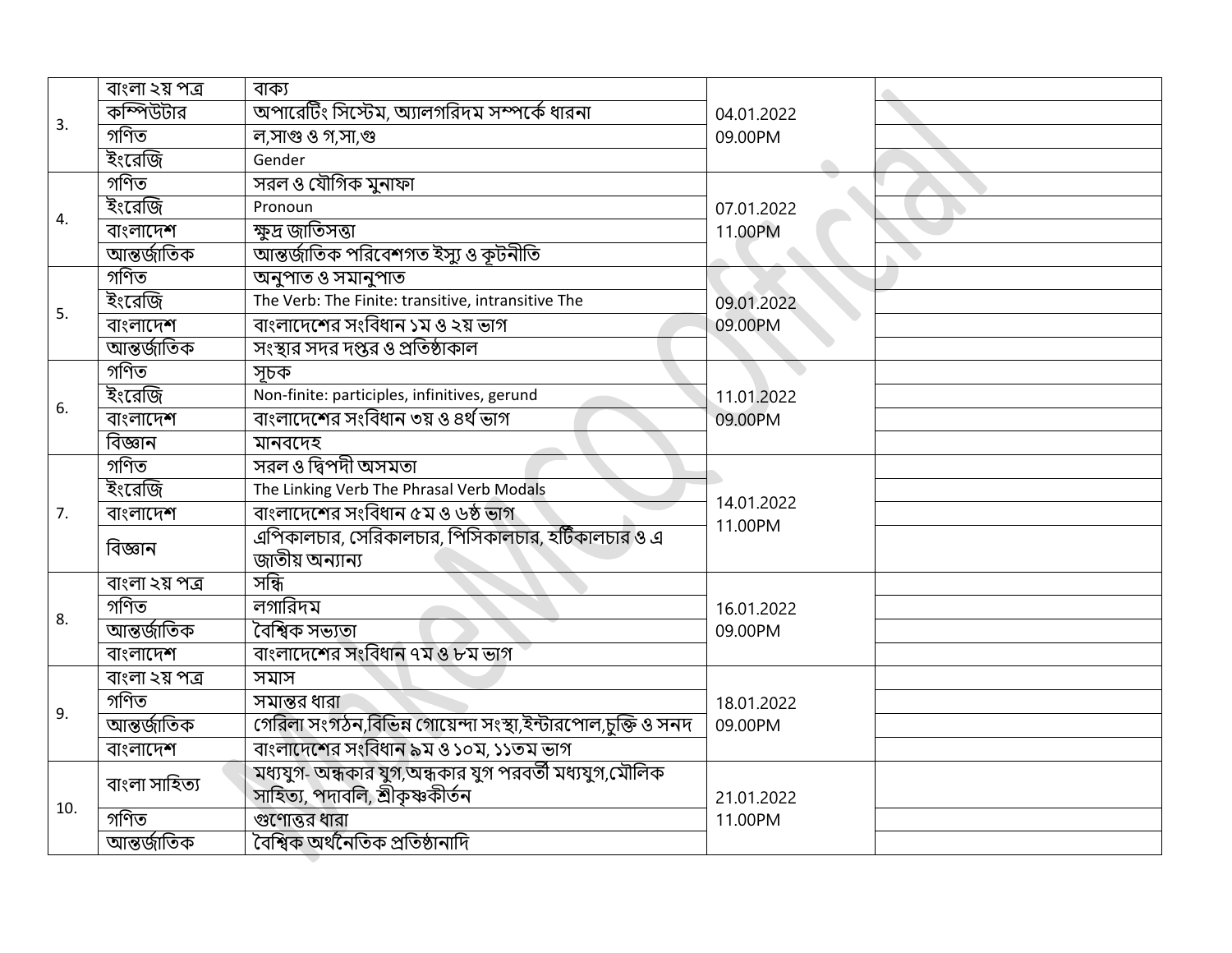|     | বাংলাদেশ      | বাংলাদেশের সংবিধান সম্পূর্ণ                                      |                       |  |
|-----|---------------|------------------------------------------------------------------|-----------------------|--|
| 11. | বাংলা সাহিত্য | মঙ্গলকাব্য,অন্নদামঙ্গল,জীবনী সাহিত্য                             |                       |  |
|     | বিজ্ঞান       | ডায়োড, ট্রানজিস্টর, আইসি, ফোটন কণা, আপেক্ষিক তত্ত্ব             | 23.01.2022            |  |
|     | আন্তৰ্জাতিক   | জ্যোতিষ্ক,মহাকাশ অভিযান,পরিবেশ,পরিবেশ বিষয়ক                     | $\bullet$<br>09.00PM  |  |
|     |               | সংস্থা,গ্রিন হাউস ইফেক্ট,ওজোন স্তর অবক্ষয়।                      |                       |  |
|     | বাংলাদেশ      | রাজনৈতিক ব্যবস্থা, সরকার ব্যবস্থা                                |                       |  |
|     | বাংলা সাহিত্য | আরাকান রাজসভায় বাংলা সাহিত্য অবক্ষয় যুগ, কবিগান ও পুঁথিসাহিত্য |                       |  |
| 12. | বিজ্ঞান       | ভাইরাস, ব্যাকটেরিয়া, বিভিন্ন রোগের প্রতিকার                     | 25.01.2022            |  |
|     | আন্তৰ্জাতিক   | স্রণালী, বিভিন্ন দেশের সীমারেখা                                  | 09.00PM               |  |
|     | ইংরেজি        | The Adjective                                                    |                       |  |
|     | বাংলা সাহিত্য | বঙ্কিমচন্দ্ৰ চট্টোপাধ্যায়, বেগম রোকেয়া সাখাওয়াত হোসেন,        |                       |  |
|     |               | উইলিয়াম কেরী, রামরাম বসু                                        |                       |  |
| 13. | বিজ্ঞান       | বিভিন্ন ভিটামিন, খনিজ লবন ও পানি                                 | 28.01.2022            |  |
|     | আন্তৰ্জাতিক   | মহাসাগর-সাগর,হদ,বিশ্বের প্রধান প্রধান সমুদ্রবন্দর,স্থলবেষ্টিত    | 11.00PM               |  |
|     |               | দেশসমূহ, ছিদ্ৰায়িত রাষ্ট্র,দ্বীপ,অন্তরীপ,উপদ্বীপ                |                       |  |
|     | ইংরেজি        | The Adverb                                                       |                       |  |
|     | বাংলাদেশ      | জাতীয় অর্জন                                                     |                       |  |
|     | আন্তৰ্জাতিক   | আন্তর্জাতিক নিরাপত্তা ও আন্তরাষ্ট্রীয় ক্ষমতা সম্পর্ক            | 30.01.2022<br>09.00PM |  |
| 14. | বাংলা সাহিত্য | ঈশ্বরচন্দ্র বিদ্যাসাগর, , ফররুক আহমদ, রাজা রামমোহন রায়,         |                       |  |
|     |               | ঈশ্বরচন্দ্র গুপ্ত                                                |                       |  |
|     | ইংরেজি        | The Preposition                                                  |                       |  |
|     | বাংলা সাহিত্য | মাইকেল মধুসূদন দত্ত, মীর মশাররফ হোসেন, প্যারীচাঁদ মিত্র,         | 01.02.2022<br>09.00PM |  |
|     |               | গিরিশচন্দ্র সেন (ভাই)                                            |                       |  |
| 15. | গণিত          | পরিমিতি-সরল ক্ষেত্র ও ঘনবস্তু।                                   |                       |  |
|     | ইংরেজি        | The Simple Sentence, The Compound Sentence                       |                       |  |
|     | বাংলাদেশ      | বাংলাদেশের স্বাধীনতা সংগ্রাম ও মহান মুক্তিযুদ্ধের ইতিহাস:        |                       |  |
|     | ইংরেজি        | The Complex Sentence                                             |                       |  |
|     | বাংলা সাহিত্য | কাজী নজরুল ইসলাম, জসীম উদ্দীন, কায়কোবাদ, প্রমথ                  | 04.02.2022            |  |
| 16. |               | চৌধুরী, শরৎচন্দ্র চট্টোপাধ্যায়                                  | 11.00PM               |  |
|     | ইংরেজি        | Sentence                                                         |                       |  |
|     | আন্তৰ্জাতিক   | জাতিপুঞ্জ ও জাতিসংঘ সম্পর্কে মৌলিক ধারণা                         |                       |  |
| 17. | ইংরেজি        | Voice                                                            | 06.02.2022            |  |
|     | বাংলাদেশ      | ভাষা আন্দোলন; ১৯৫৪ সালের নির্বাচন; ছয়-দফা আন্দোলন;              | 09.00PM               |  |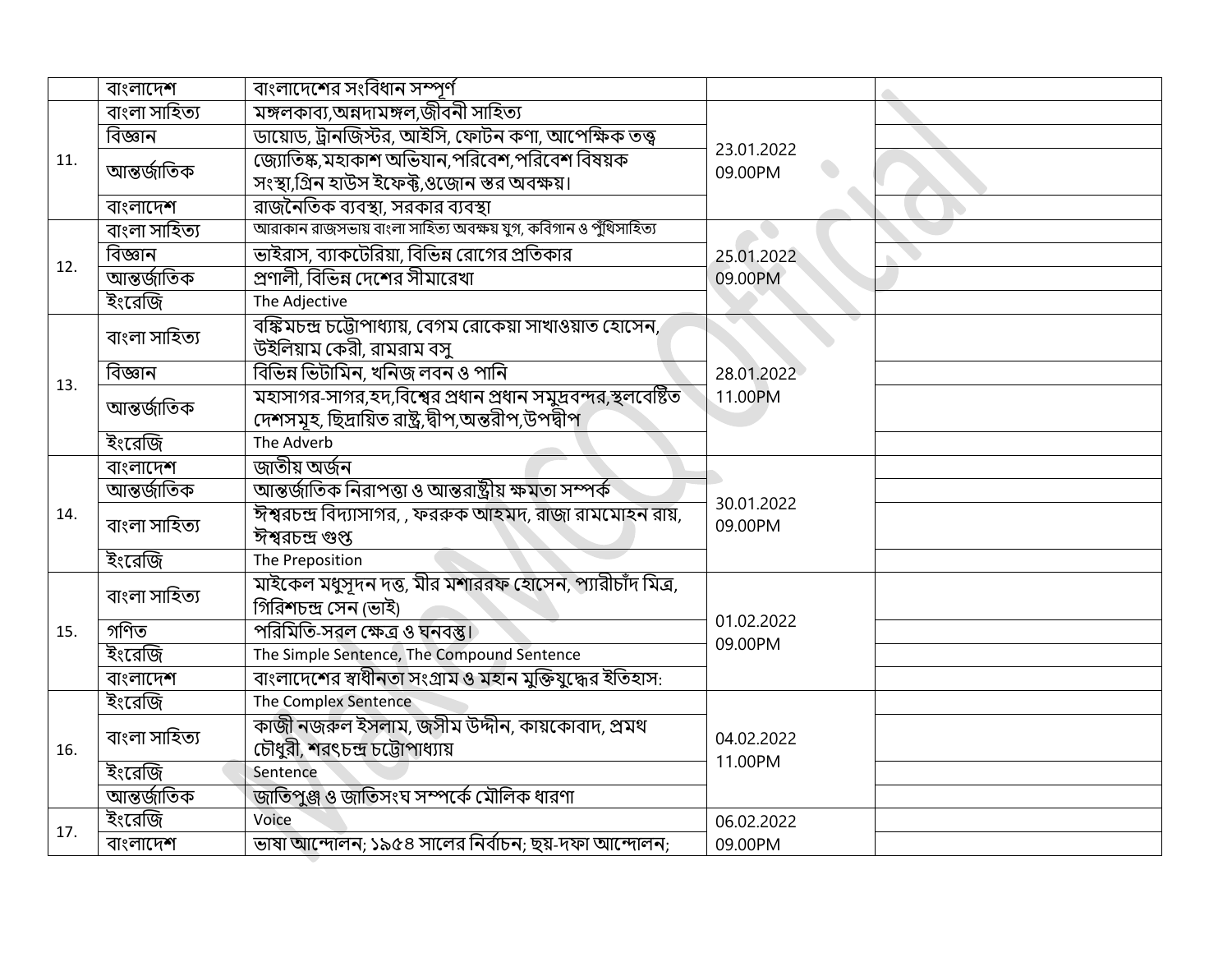|     |                | ১৯৬৬; গণ অভ্যত্থান ১৯৬৮-৬৯;                                          |                       |  |
|-----|----------------|----------------------------------------------------------------------|-----------------------|--|
|     | আন্তৰ্জাতিক    | জাতিসংঘ উন্নয়ন কৰ্মসূচি,জাতিসংঘ শিশু তহবিল,আন্তৰ্জাতিক              |                       |  |
|     |                | শ্ৰম সংস্থা,টেকসই উন্নয়ন লক্ষ্যমাত্ৰা                               |                       |  |
|     | গণিত           | বিন্যাস                                                              |                       |  |
|     | ইংরেজি         | The Conjunction                                                      |                       |  |
|     |                | ১৯৭০ সালের সাধারণ নির্বাচন; অসহযোগ আন্দোলন ১৯৭২; ৭                   |                       |  |
|     | বাংলাদেশ       | মার্চের ভাষণ; স্বাধীনতা ঘোষণা; মুজিবনগর সরকারের গঠন ও                |                       |  |
| 18. |                | কাৰ্যাবলি:                                                           | 08.02.2022            |  |
|     |                | বিশ্ব বাণিজ্য সংস্থা                                                 | 09.00PM               |  |
|     | আন্তৰ্জাতিক    | আন্তর্জাতিক মুদ্রা তহবিল (IMF)                                       |                       |  |
|     |                | বিশ্বব্যাংক গ্ৰুপ                                                    |                       |  |
|     | গণিত           | সমাবেশ                                                               |                       |  |
|     | বাংলা সাহিত্য  | রবীন্দ্রনাথ ঠাকুর                                                    |                       |  |
|     | বাংলা ব্যাকরন  | ধ্বনি পরিবর্তন                                                       |                       |  |
| 19. | বাংলাদেশ       | মুক্তিযুদ্ধের রণকৌশল, মুক্তিযুদ্ধে বৃহৎ শক্তিবর্গের ভূমিকা,          | 11.02.2022            |  |
|     |                | পাকিস্তানী বাহিনীর আত্মসমর্পণ এবং বাংলাদেশের অভ্যুদয়।               | 11.00PM               |  |
|     | ইংরেজি         | The Positive Degree, The Comparative Degree, The Superlative         |                       |  |
|     |                | Degree                                                               |                       |  |
|     | বাংলা সাহিত্য  | দীনবন্ধু মিত্র, কালীপ্রসন্ন সিংহ, দ্বিজেন্দ্রলাল রায় (ডি. এল. রায়) |                       |  |
|     | ইংরেজি         | Clauses                                                              | 13.02.2022            |  |
| 20. | আন্তৰ্জাতিক    | আন্তর্জাতিক রাজনৈতিক জোট,কমনওয়েলথ অব                                | 09.00PM               |  |
|     |                | নেশনস,জোট নিরপেক্ষ আন্দোলন                                           |                       |  |
|     | বাংলাদেশ       | বাংলাদেশের অর্থনীতি, শিল্প ও বাণিজ্য।                                |                       |  |
|     | বাংলা সাহিত্য  | সৈয়দ ইসমাইল হোসেন সিরাজী, ড. মুহম্মদ শহীদুল্লাহ, এস                 |                       |  |
|     |                | ওয়াজেদ আলী, আবুল মনসুর আহমদ                                         |                       |  |
| 21. | ইংরেজি         | The Simple Sentence                                                  | 15.02.2022            |  |
|     | আন্তৰ্জাতিক    | ইসলামী সহযোগিতা সংস্থা (OIC),আঞ্চলিক রাজনৈতিক জোট                    | 09.00PM               |  |
|     |                | ইউরোপীয় ইউনিয়ন                                                     |                       |  |
|     | বাংলা ২য় পত্ৰ | প্রয়োগ-অপপ্রয়োগ, বানান ও বাক্য শুদ্ধি                              |                       |  |
| 22. | বাংলা সাহিত্য  | জীবনানন্দ দাশ, সুধীন্দ্ৰনাথ দত্ত,অমিয় চক্ৰবৰ্তী, সৈয়দ মুজতবা       |                       |  |
|     |                | আলী                                                                  | 18.02.2022<br>11.00PM |  |
|     | বাংলা ২য় পত্ৰ | পরিভাষা                                                              |                       |  |
|     | বাংলাদেশ       | বাংলাদেশের কৃষি সম্পদ                                                |                       |  |
|     | আন্তৰ্জাতিক    | আফ্রিকান ইউনিয়ন,আরব লীগ,আমেরিকার রাষ্ট্রসমূহের সংস্থা,              |                       |  |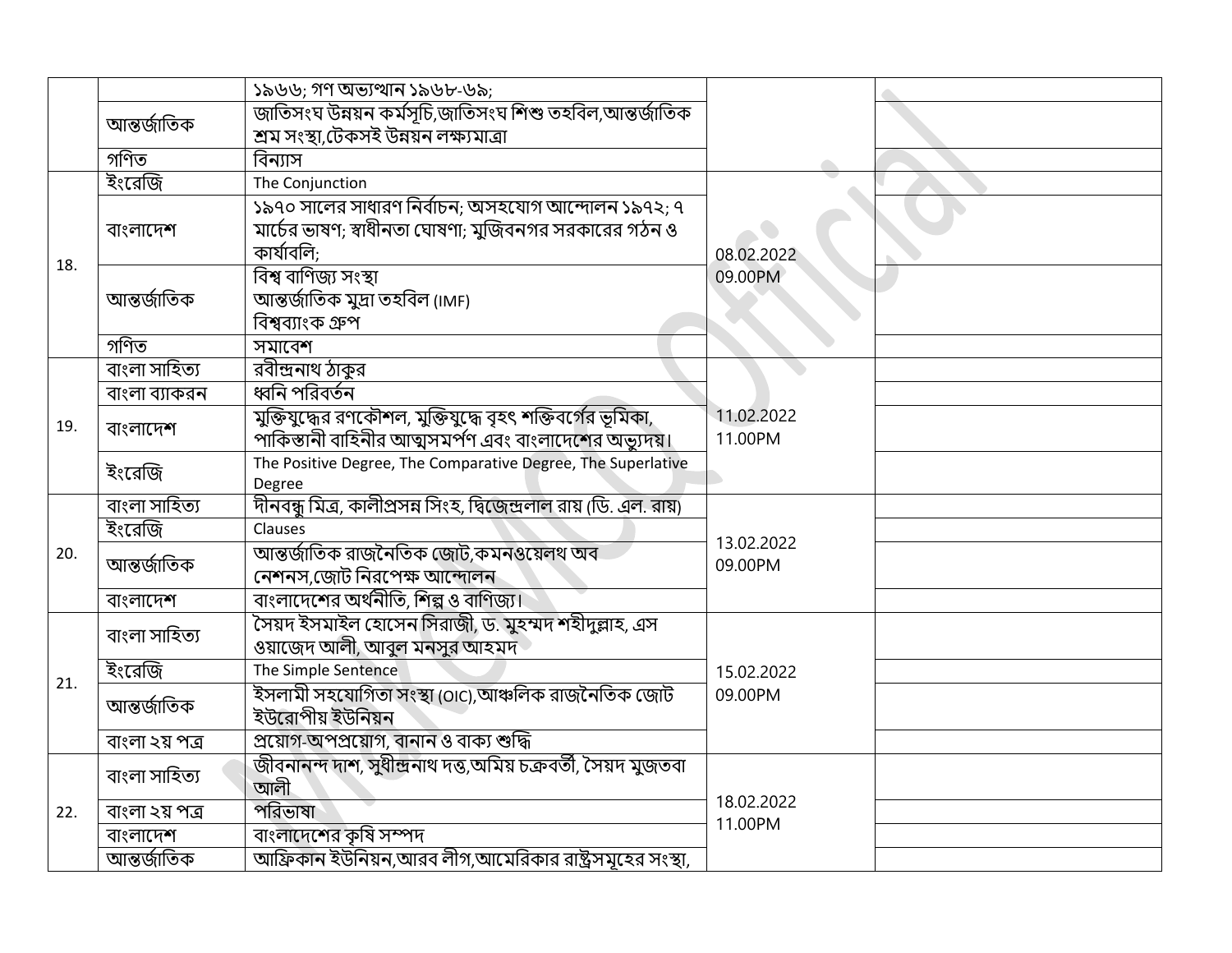|     |                | সাংহাই সহযোগিতা সংস্থা,উপসাগরীয় সহযোগিতা পরিষদ                      |                       |  |
|-----|----------------|----------------------------------------------------------------------|-----------------------|--|
|     |                | আন্তর্জাতিক অর্থনৈতিক জোট, G-7                                       |                       |  |
| 23. | বাংলা সাহিত্য  | বুদ্ধদেব বসু,মানিক বন্দ্যোপাধ্যায়,সুফিয়া কামাল,আহসান হাবীব         |                       |  |
|     | ইংরেজি         | The Compound Sentence                                                | 20.02.2022            |  |
|     | আন্তৰ্জাতিক    | G-15, G-20, BRICS, D-8, G-77, OPEC, APEC, CIRDAP, ACU                | 09.00PM               |  |
|     | বিজ্ঞান        | বায়ু মন্ডল, বারি মন্ডল                                              |                       |  |
|     | বাংলা সাহিত্য  | ড. আহমদ শরীফ, ড. নীলিমা ইব্রাহিম, সৈয়দ আলী আহসান,                   |                       |  |
|     |                | সকান্ত ভট্টাচাৰ্য                                                    | 22.02.2022            |  |
| 24. | ইংরেজি         | The Complex Sentence                                                 | 09.00PM               |  |
|     | বাংলাদেশ       | প্রাচীনকাল হতে সম-সাময়িক কালের ইতিহাস, কৃষ্টি ও সংস্কৃতি            |                       |  |
|     | আন্তৰ্জাতিক    | আঞ্চলিক অর্থনৈতিক জোট, ASEAN, SAARC, BIMSTEC, BENELUX                |                       |  |
|     | বাংলা সাহিত্য  | আলাউদ্দিন আল আজাদ, হাসান হাফিজুর রহমান, আবু জাফর                     |                       |  |
|     |                | ওবায়দল্লাহ, জহির রায়হান                                            |                       |  |
|     | ইংরেজি         | Subject-Verb Agreement                                               | 25.02.2022            |  |
| 25. | মানসিক দক্ষতা  | স্থানের দূরত্ব ও দিক নির্ণয়, ঘড়ির কাঁটার ডিগ্রি নির্ণয়, জ্যামিতির | 11.00PM               |  |
|     |                | ব্যাসিক কনসেপ্ট, এনালজি ( বাংলা ও ইংরেজি )                           |                       |  |
|     | আন্তৰ্জাতিক    | আঞ্চলিক সামরিক জোট, ANZUS,আর্থিক সংস্থা,                             |                       |  |
|     |                | IDB, ADB, NAFTA, APTA, EFTA, AFTA, COMESA, BCIM                      |                       |  |
|     | আন্তৰ্জাতিক    | অপারেশন,বিপ্লব,সামরিক শক্তি,সায়ুযুদ্ধ                               |                       |  |
|     | বাংলা সাহিত্য  | নুরুল মোমেন,শওকত ওসমান, সৈয়দ ওয়ালীউল্লাহ, মুনীর                    | 27.02.2022<br>09.00PM |  |
| 26. |                | চৌধুরী                                                               |                       |  |
|     | ইংরেজি         | <b>Right Form of Verb</b>                                            |                       |  |
|     | বাংলাদেশ       | চলচিত্ৰ, গণমাধ্যম-সংশ্লিষ্ট বিষয়াদি                                 |                       |  |
|     | আন্তৰ্জাতিক    | নোবেল পুরস্কার                                                       |                       |  |
|     | বাংলা সাহিত্য  | শামসুদ্দীন আবুল কালাম, আবু ইসহাক, শহীদুল্লা কায়সার,                 | 01.03.2022            |  |
| 27. |                | শামসুর রাহমান                                                        | 09.00PM               |  |
|     | বাংলা ২য় পত্ৰ | এক কথায় প্রকাশ                                                      |                       |  |
|     | ইংরেজি         | The Determiner                                                       |                       |  |
|     | বাংলা সাহিত্য  | রাবেয়া খাতুন, সৈয়দ শামসুল হক, আল মাহমুদ, হাসান                     |                       |  |
|     |                | আজিজুল হক                                                            | 04.03.2022            |  |
| 28. | বাংলা ২য় পত্ৰ | সমাৰ্থক শব্দ                                                         | 11.00PM               |  |
|     | ইংরেজি         | Usage of words as various parts of speech                            |                       |  |
|     | জব সলুশন       | বিসিএস ৩৫ থেকে ৩৯                                                    |                       |  |
| 29. | বাংলা সাহিত্য  | বিখ্যাত সাহিত্যিকদের উপাধি                                           | 06.03.2022            |  |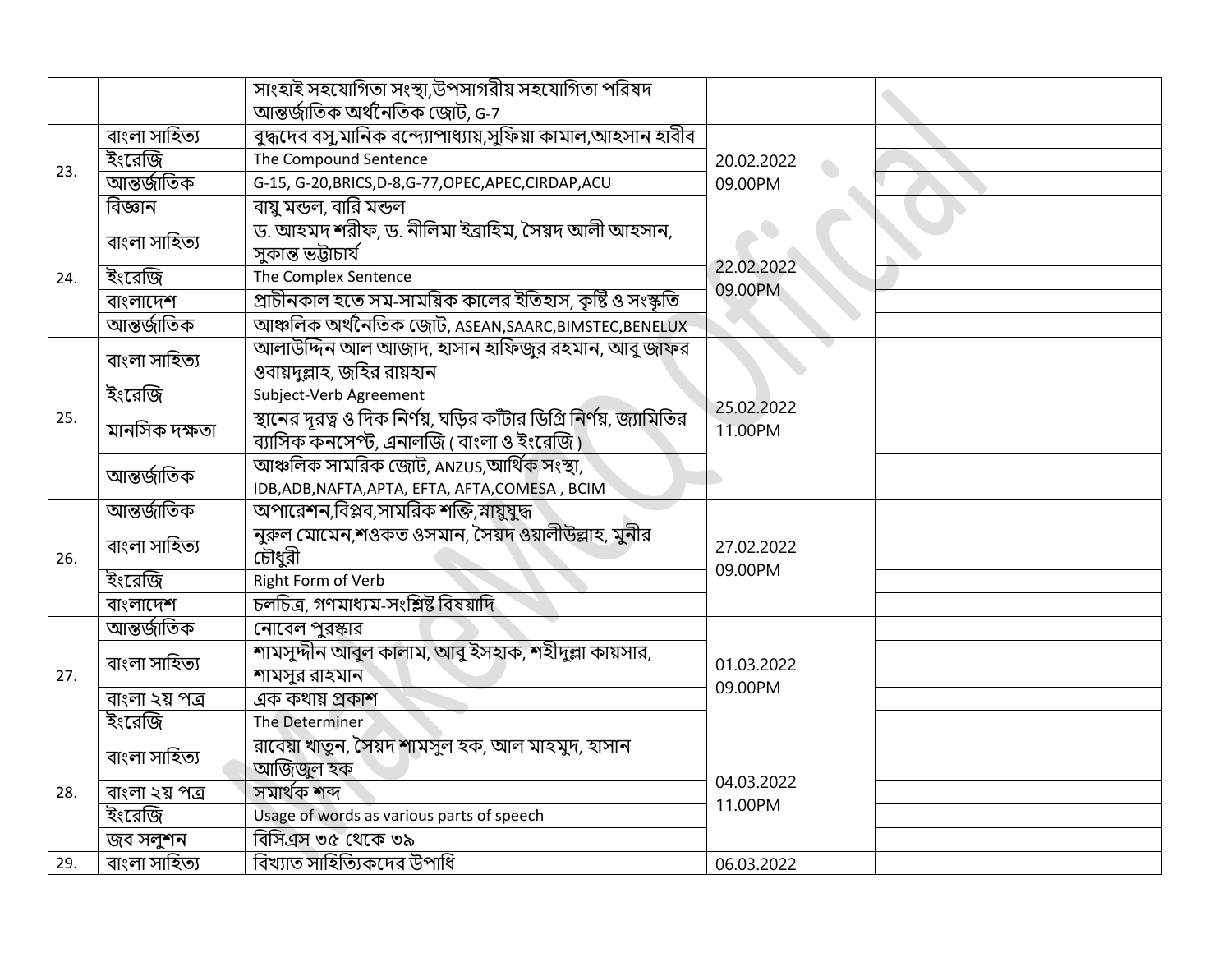|     | ইংরেজি             | Formation of new words by adding prefixes and suffixes                                                                                    | 09.00PM               |  |
|-----|--------------------|-------------------------------------------------------------------------------------------------------------------------------------------|-----------------------|--|
|     | বাংলা সাহিত্য      | হুমায়ূন আহমেদ, হেলাল হাফিজ, সেলিম আল দীন, রুদ্র মুহম্মদ<br>শহিদুল্লাহ                                                                    |                       |  |
|     | কম্পিউটার          | মেমেরি                                                                                                                                    |                       |  |
|     | বাংলা সাহিত্য      | ফোর্ট উইলিয়ম কলেজ,হিন্দু কলেজ ও ইয়ং বেঙ্গল,মোহামেডান<br>লিটারেরি সোসাইটি, ঢাকা মুসলিম সাহিত্য সমাজ                                      |                       |  |
| 30. | জব সলুশন           | বিসিএস ৪০ থেকে ৪৩                                                                                                                         | 08.03.2022<br>09.00PM |  |
|     | কম্পিউটার          | HTML, IP, TCP, FTP, SMTP, WIFI, Bluetooth, OSI                                                                                            |                       |  |
|     | বাংলাদেশ           | প্ৰাকৃতিক দুৰ্যোগ সমূহ                                                                                                                    |                       |  |
|     | বাংলা সাহিত্য      | বাংলা সাহিত্যের প্রাচীন                                                                                                                   |                       |  |
| 31. | বাংলাদেশ           | সাম্প্ৰতিক বাংলাদেশ                                                                                                                       | 11.03.2022            |  |
|     | বাংলা ২য় পত্ৰ     | কারক                                                                                                                                      | 11.00PM               |  |
|     | ইংরেজি             | Gerund or Participle                                                                                                                      |                       |  |
|     | ইংরেজি             | <b>Conditional Sentences</b>                                                                                                              |                       |  |
|     | বাংলা সাহিত্য      | ভাষা আন্দোলনভিত্তিক রচনা, মুক্তিযুদ্ধভিত্তিক গ্রন্থ                                                                                       | 13.03.2022            |  |
| 32. | আন্তৰ্জাতিক        | সাম্প্ৰতিক আন্তৰ্জাতিক                                                                                                                    | 09.00PM               |  |
|     | বাংলা ২য় পত্ৰ     | শব্দ                                                                                                                                      |                       |  |
|     | বাংলাদেশ           | সাম্প্ৰতিক বাংলাদেশ                                                                                                                       |                       |  |
| 33. | বাংলা সাহিত্য      | বাংলাদেশ এশিয়াটিক সোসাইটি, বাংলা একাডেমি, জীবনচরিত<br>(সীরাত গ্রন্থ), বাংলা উপন্যাস (পূর্বে সকল লেখকের সাহিত্য<br>পরীক্ষা নেওয়া হয়েছে৷ | 15.03.2022<br>09.00PM |  |
|     | আন্তৰ্জাতিক        | সাম্প্ৰতিক আন্তৰ্জাতিক                                                                                                                    |                       |  |
|     | বিজ্ঞান            | ক্ষার, ক্ষারক, ব্যাটারি                                                                                                                   |                       |  |
|     | বাংলাদেশ           | বাজেট                                                                                                                                     |                       |  |
|     | বাংলা সাহিত্য      | বিখ্যাত সাহিত্যিকদের ছদ্মনাম ও প্রকৃত নাম                                                                                                 | 18.03.2022            |  |
| 34. | আন্তৰ্জাতিক        | মহাদেশ পরিচিতি (ওশেনিয়া)                                                                                                                 | 11.00PM               |  |
|     | নৈতিকতা ও মূল্যবোধ |                                                                                                                                           |                       |  |
|     | বাংলাদেশ           | অৰ্থনৈতিক সমীক্ষা                                                                                                                         |                       |  |
| 35. | বাংলা ২য় পত্ৰ     | বাগধারা                                                                                                                                   |                       |  |
|     | বাংলা সাহিত্য      | আখতারুজ্জামান ইলিয়াস, আহমদ ছফা, নির্মলেন্দু গুণ, হুমায়ুন<br>আজাদ                                                                        | 20.03.2022<br>09.00PM |  |
|     | কম্পিউটার          | ই-কমার্স, সামাজিক যোগাযোগ মাধ্যম                                                                                                          |                       |  |
| 36. | বাংলাদেশ           | বাংলাদেশের ক্রিকেট                                                                                                                        | 22.03.2022            |  |

 $\blacktriangledown$